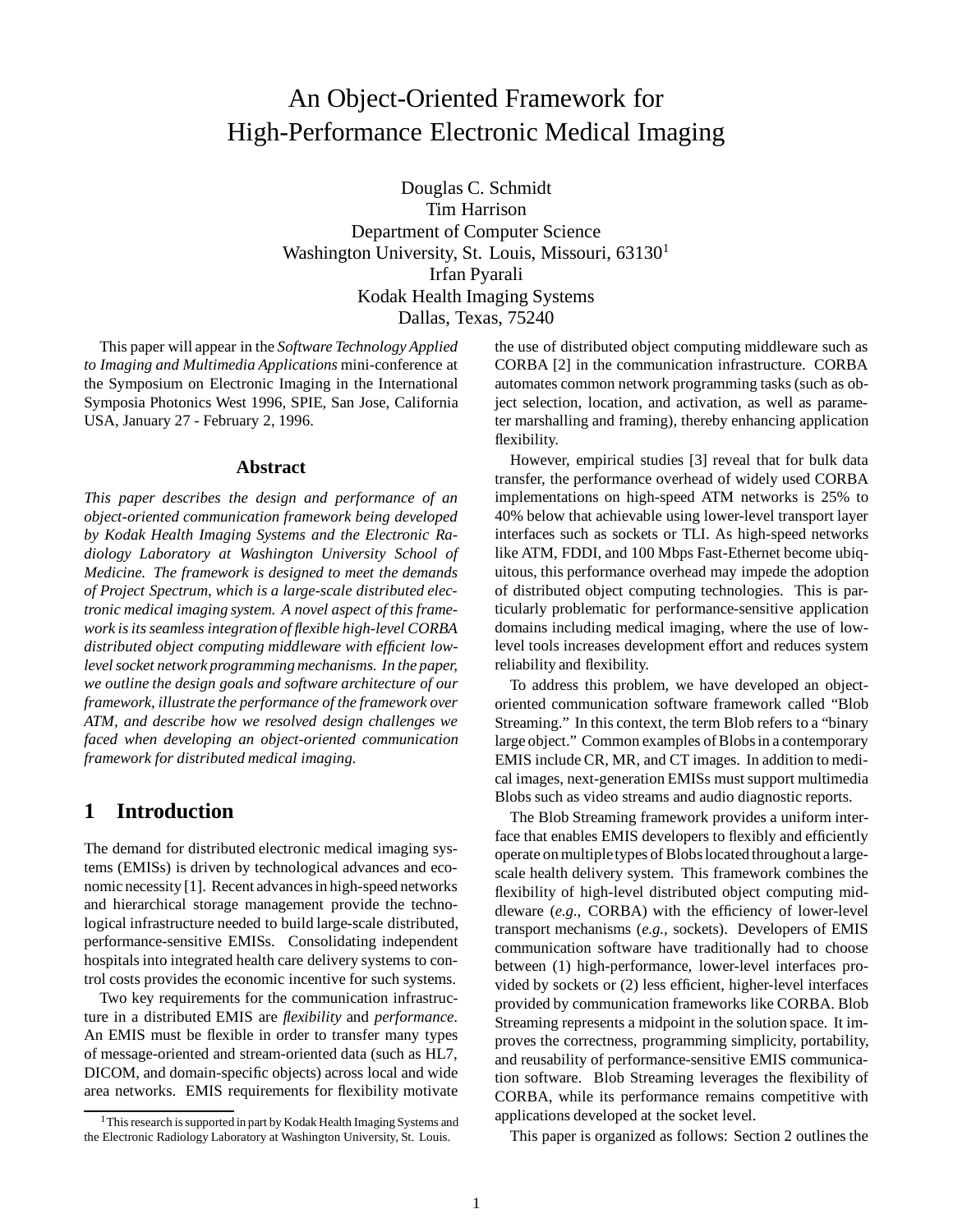main features and design goals of the the Blob Streaming framework, Section 3 describes the key design challenges and how we resolved them, Section 4 illustrates the performance of Blob Streaming and compares it with alternative approaches over a high-speed ATM network, and Section 5 presents concluding remarks.

# **2 Overview of the Blob Streaming Framework**

### **2.1 Motivation**

The Blob Streaming framework is designed to meet the requirements of next-generation electronic medical imaging systems (EMISs). Figure 1 illustrates the general topology of a distributed EMIS. In this environment, various types of modalities (such as CT, MR, and CR) capture patient images and transfer them to an appropriate Blob Store. Radiologists use diagnostic workstations to retrieve these images for viewing and interpretation.

To support a wide spectrum of radiological workflow efficiently, the EMIS must be flexible. For example, supporting the "batch" workflow of conventional radiology may require caching Blobs on local disks of diagnostic workstations. However, supporting more dynamic types of workflow, (such as "radiology-on-demand") requires high-speed network access to centralized Blob Stores. The Blob Streaming framework provides application developers with a uniform means of operating on multiple types of Blob data residing on multiple types of Blob Stores.

### **2.2 Blob Streaming design goals and features**

The Blob Streaming framework is designed to meet two key EMIS requirements: *flexibility* and *performance*. It is hard to achieve these goals simultaneously. Software designs that improve abstraction (such as encapsulation and layering) often reduce performance. For instance, excessive function call layering reduces locality of reference and foils CPU instruction and data caching strategies. This can result in high bus and memory overhead, which is relatively expensive on modern RISC workstations [4].

This section outlines and evaluates the primary features and design goals implemented in the Blob Streaming framework. Section 3 explores how we resolved key design challenges that arose during our development.

#### **2.2.1 Enhance framework abstraction**

Developing an enterprise-wide distributed EMIS is difficult. It requires a deep understanding of networking, databases, distributed systems, human/computer interfaces, radiological workflow, and hospital information systems. There are many technical challenges related to performance, functionality, high availability, information integrity, and security. Moreover, system requirements and the hardware/software environment change frequently.

To cope with complexity and inevitable changes, the software infrastructure of an EMIS must be flexible. In particular, developing large-scale distributed EMIS applications with low-level network programming tools like sockets is tedious, error-prone, and inflexible. Therefore, we designed Blob Streaming to elevate the level of programming for these applications. To accomplish this, we abstract away from the following tasks:

 **Abstracting away from Blob location:** Consider the case of presenting an MR image to a radiologist on a diagnostic workstation. In a large-scale distributed EMIS, the image can be located anywhere throughout the system. The location of the image is typically determined using name servers and locators. Once the image has been located, it must be transported to the radiologist's workstation for display. Before being displayed to the radiologist, the image can be processed (*e.g.,* magnified, rotated, and edge-enchanced) for optimal presentation.

The location of the image can vary significantly. The image may exist on disk of a remote Blob Store; it may exist in memory of a modality (such as an Ultrasound scanner); it may also exist on the radiologist workstation's local disk. To enhance the usability of the system the image must be presented to the radiologist quickly. Thus, the Blob Streaming framework is responsible for selecting the optimal transfer techniques for each of these cases. For instance, if the data is stored locally in a file, Blob Streaming memory maps the file, thereby avoiding excessive mode switches and read/write buffering.

The primary advantage of decoupling Blob location from Blob operations is to *reduce software dependencies*. Application software that operates on Blobs does not depend on the location of the data.

 **Abstracting away from Blob type:** In additionto shielding application software from Blob location,the Blob Streaming framework abstracts away from Blob *type*. Thus a Blob Store that receives and stores MR images uses the same software to receive and store CT and CR images. The type of the data being transferred is not exposed by the Blob Streaming interface.

The primary advantage of decoupling Blob type from Blob transfer is to *maximize software reuse*. In addition, our design allows meta-data (such as image identification information including patient name and examination data) to be separated and stored in a database. This allows image data (pixels) to be transported as fast as possible to the destination (*e.g.,* using memory-mapped I/O and DMA). If an application requires access to the image's meta-data, complex queries can be performed on the database. Note that consistency management between pixel store and database entries are considered outside the scope of the Blob Streaming framework.

Certain image formats (*e.g.,* DICOM) place meta-data as header information of the image. Since Blob Streaming treats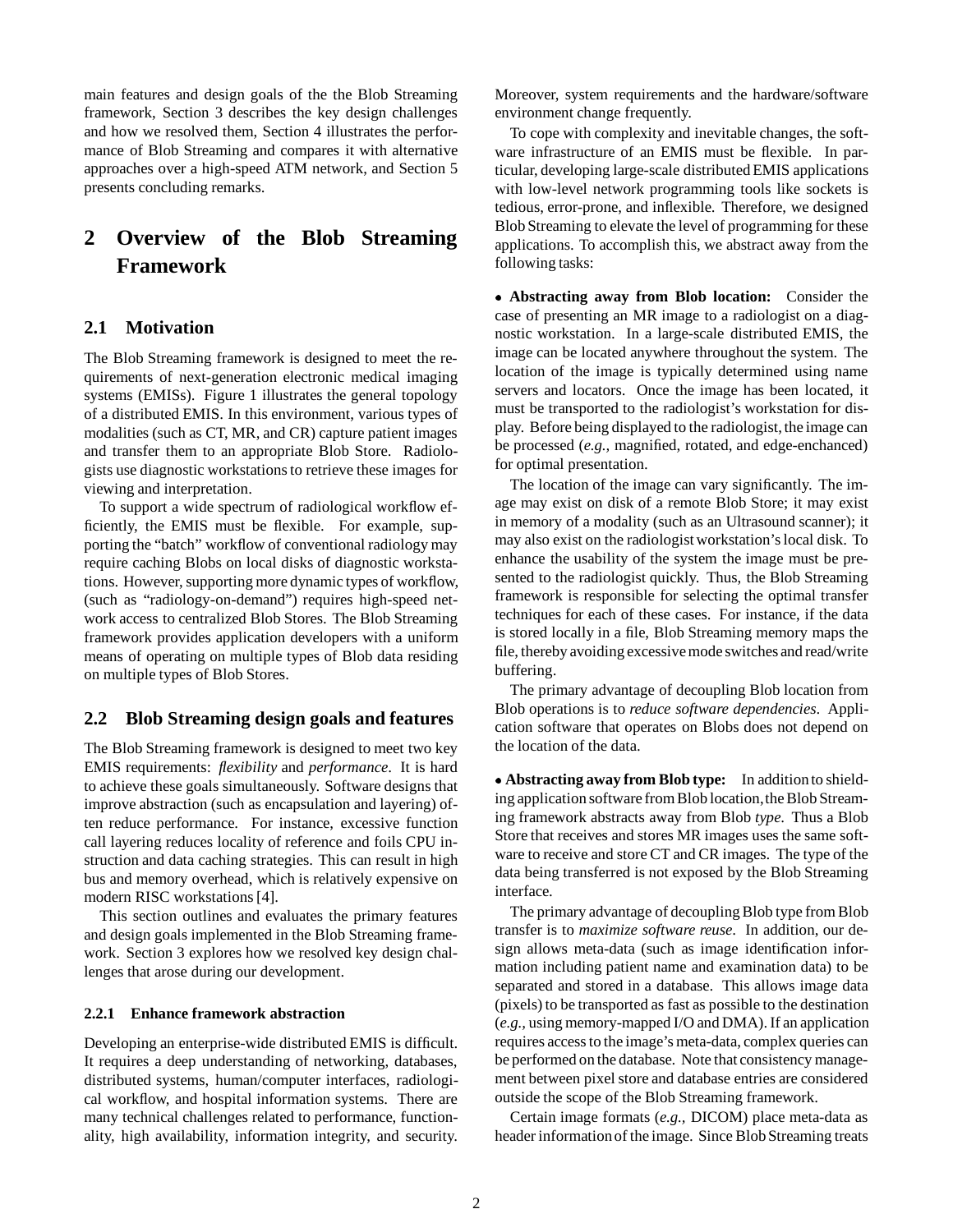

Figure 1: Topology of a distributed electronic medical imaging system.

all Blobs as untyped streams of data, images with integrated meta-data can be also be transferred easily.

Another advantage of the Blob Streaming design is that it allows the integration of image processing and Blob transfer operations. Applications need not wait for an entire Blob to transfer before processing the data (*e.g.,* compressing it as it is sent on the network and decompressing while being received). This technique is a form of Integrated Layer Processing (ILP) [5], which has been used in high-speed communication protocol stacks. ILP optimizations significantly improve performance by overlapping communication and computation, as well as reducing memory bus traffic.

 **Abstracting away from Blob storage:** Blobs reside in "Blob Stores." To provide adequate reliability, availability, and performance, a large-scale EMIS must support a range of Blob Stores. As shown in Figure 1, these include *Central Blob Stores* (which provide hierarchical storage management and support long-term archiving of Blobs), *Cluster Blob Stores* (which cache Blobs within a cluster of diagnostic workstations in a local area network in order to increase system fault tolerance and decrease load on Central Blob Stores), *Workstation Blob Store* (which cache Blobs on the local disk of a diagnostic (DX) workstation), and *Memory Blob Stores* (which caches Blobs in workstation memory).

In the Blob Streaming framework the Blob Store interface supports operations to query for existing Blobs and to reserve space for creating new Blobs. The current Blob Streaming framework supports two types of Blob Stores: A File Store, which manages blobs on disk and a Memory Store, which manages Blobs in memory. New implementations of Blob Stores can be created for more advanced data storage. For example, a Database Store might be designed to manage Blobs in a database (*e.g.,* Oracle, Sybase, or ObjectStore) and an Archival Store can be implemented to maintain legacy data to comply with legal statutes on image persistence.

The advantage of defining a uniform Blob Store interface is to *reduce software dependencies*. The Blob Streaming framework and its applications are decoupled from various types of storage (such as file, memory, and databases). Thus, application software can be written to store and retrieve images from Blob Stores, not to files or databases directly. This shields existing software from changes in storage type. A disadvantage to this approach is the increased learning curve. For example, developers who are familiar with a particular database must learn the Blob Store interface to use Blob Streaming.

 **Abstracting away from OS-specific mechanisms:** The Blob Streaming framework shields applications from nonportable OS-specific features (such as event demultiplexing, threading, interprocess communication, and dynamic linking). This, in turn, makes applications using the Blob Streaming interface portable across platforms*without* changing application communication software. The Blob Streaming framework has been ported to a variety of UNIX platforms, as well as Win32 platforms [6].

The primary advantage of decoupling application software from OS-specific mechanisms is *cross-platform portability*. The primary disadvantage is that performance and functionality may be compromised to provide a generic OS interface. For example, the current version of Blob Streaming does not take advantage of native Windows NT mechanisms for overlapped I/O [7].

 **Abstracting from concurrency policies:** On multithreaded operating systems like Solaris 5.x [8] or Windows NT [6], applications can use threads to simplify programming and take advantage of parallelism. Often, a multi-threaded application can use synchronous interfaces for long-duration operations (such as large image transfers) since it will not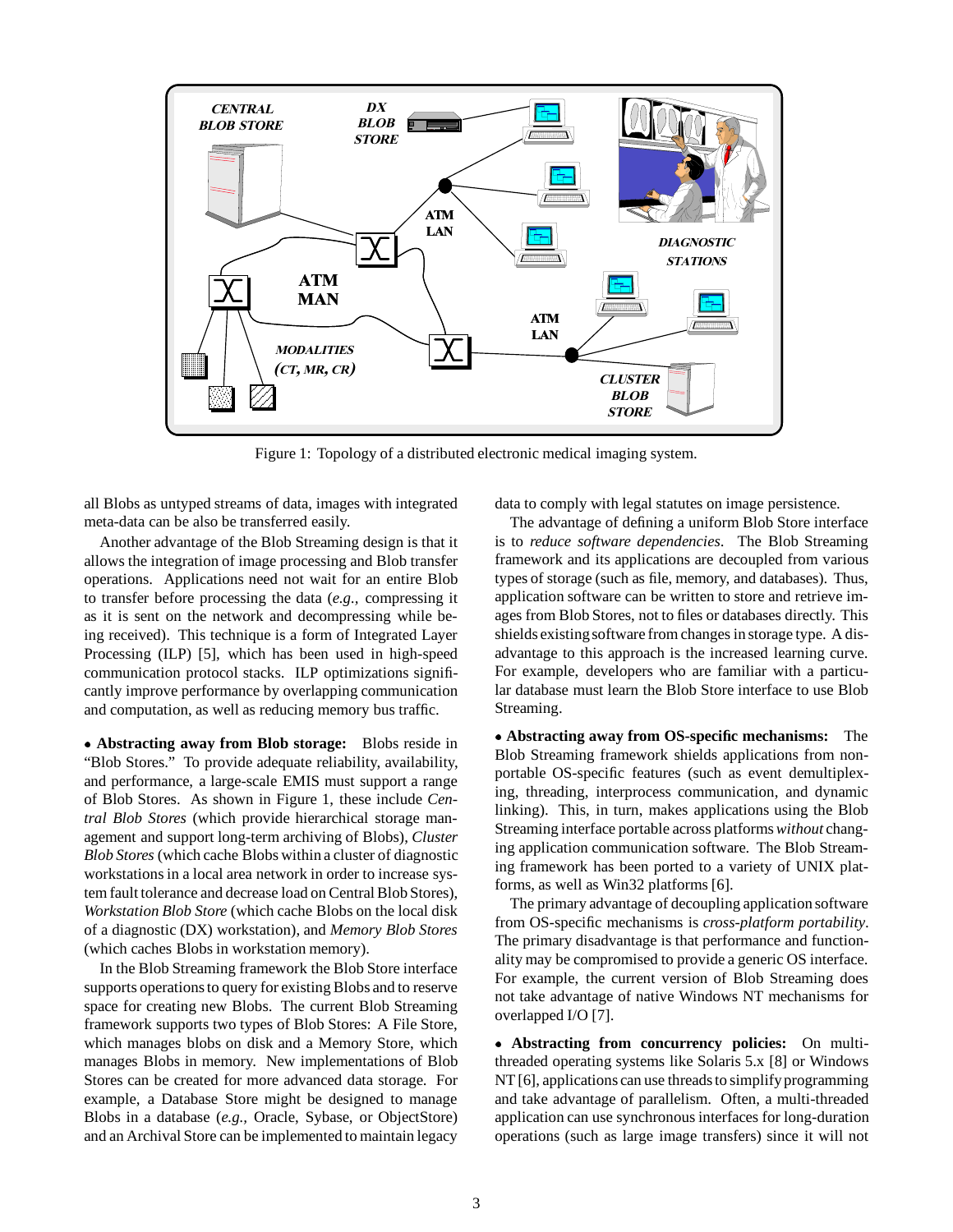block other threads. In contrast, single-threaded applications must be programmed to avoid starving time-critical operations by blocking on long-duration operations.

Tightlycoupling an application to a particular concurrency policy increases development effort if the concurrency policy changes (*e.g.*, if a single-threaded application becomes multithreaded or vise versa). It is hard to avoid this tight coupling because reusable frameworks and applications may be developed without knowledge of the end system concurrency policies or hardware/software capabilities. The Blob Streaming framework is designed to decouple application software from dependency on concurrency policies. As discussed in Section 3.2, Blob Streaming accomplishes this by providing uniform callback-driven interfaces to both synchronous and asynchronous operations.

The advantage to this abstraction is increased flexibility and portability with respect to concurrency policies. The disadvantage to this approach is that the resulting uniform interface increases the complexity of synchronous calls in order to provide the needed concurrency independence.

 **Abstracting away from transport mechanism:** Blob Streaming presently uses a combination of CORBA and TCP/IP as data transport mechanisms. CORBA is used, primarily, for location and control operations,whereas TCP/IP is used for bulk data transfer. To shield applications from these low-level communication details, however, the public interface of Blob Streaming does not expose its internal transport mechanisms. In particular, CORBA is not visible to application programmers. This design allows transport mechanisms to be changed without affecting application software. For example, different implementations of CORBA can be used (such as ORBeline or Expersoft). Moreover, CORBA can be removed entirely and replaced with another mechanism (such as Network OLE, DCE RPC, or Sun RPC). We plan to optimize future versions of Blob Streaming to omit TCP/IP and use a lightweight transport protocol directly over ATM.

The primary advantages of decoupling the Blob Streaming public interface from its internal transport mechanisms are to *improve flexibility* and *enable transparent performance tuning*. The primary disadvantage is performance overhead of the extra level of abstraction. Although the cost of these abstractions can be reduced through optimizations such as C++ inlining, some overhead remains, as shown in Section 4.

 **Abstracting from multiple event loops:** Complex EMIS applications must react to events from multiple sources such as DICOM toolkits, HL7 interface engines, GUI window events, and Blob Streaming transfers. Furthermore, the Blob Streaming library must handle socket level descriptor events, CORBA descriptor events, and timer events.

Frameworks such as X Windows and CORBA handle their respective events from their own event loops. In order for applications to use these tools efficiently, the multiple event loops must be integrated. We solved this problem by using ACE's Reactor [9] as the central event demultiplexor. The Reactor is an object-oriented interface to lower-level OS event demultiplexing operations (such as select, poll, and WaitForMultipleObjects) that react to descriptor events, timer events, and signal events. The Reactor provides a convenient solution to integrating the event demultiplexing and event handler dispatching components of multiple frameworks.

The advantage of integrating multiple event loops is that it allows developers to use Blob Streaming *while continuing to program with other frameworks*. For instance, an application developer building X-window applications can perform Blob Streaming operations without changing how the application interfaces with the event-loop. Since Blob Streaming uses the Reactor, the framework can be integrated with the necessary event-loop without affecting internal framework software or external framework interfaces. The disadvantage to this approach is that the Reactor must be integrated with each new framework. This can be time consuming and tricky if the framework does not provide adequate hooks into its internal event demultiplexing logic.

#### **2.2.2 Improve framework performance**

As noted above, an EMIS must be flexible to handle many types of data and to adapt quickly to changes in requirements and in the hardware/software infrastructure. Distributed object computing middleware (such as CORBA) provides much of the flexibility required by an EMIS. However, current implementations of CORBA attain only one-half to two-thirds of the performance achievable by using lower-level mechanisms (like sockets) directly [3]. Achieving EMIS performance requirements is crucial because medical imaging is particularlybandwidth-intensiveand delay-sensitive. Below, we outline our approach to this problem.

We address the performance problems of CORBA by integrating it with sockets. Our approach uses CORBA for control messages and sockets for bulk data transfer. This two-tiered design leverages CORBA's extensibility and socket's efficiency. CORBA is particularly useful for shortduration, request/response operations that exchange richly typed data. Modifying or extending the type of information exchanged between applications is also straightforward since CORBA automatically generates code to marshall the parameters. Thus, for many types of inter-process communication, CORBA offers a powerful solution.

A disadvantage of CORBA is that current implementations incur significant performance overhead when used to transfer large amounts of data [3]. To avoid this overhead, Blob Streaming uses CORBA only as a "signaling mechanism" to negotiate TCP/IP connections for large transfers. This negotiation is a short-duration operation that exchanges a small amount of typed data and is therefore well-suited for CORBA.

The poor performance of CORBA bulk data transfer is a result of existing implementations that fail to optimize common sources of overhead. This overhead stems primarily from inefficient presentation layer conversions, data copying, memory management, and inefficient receiver-side demultiplexing and dispatching operations. To overcome these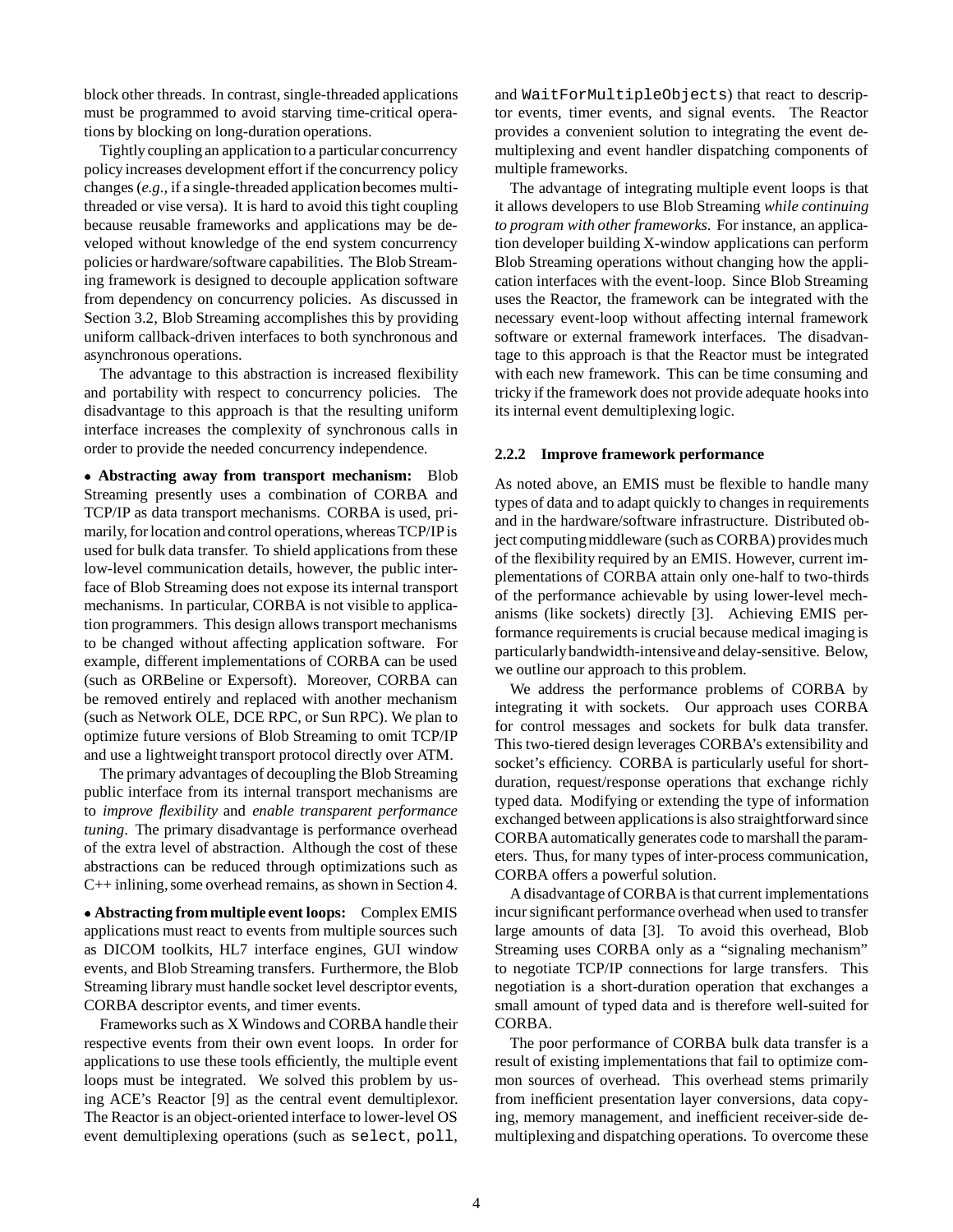inefficiencies, we use sockets to perform the bulk data transfers. Since Blob Streaming does not interpret the data it transfers, the untyped nature of socket-level data exchange is acceptable.

However, low-level network programming interfaces like sockets are hard to program because they have complex interfaces and are error prone. Our solution to this problem was to use C++ wrappers from the ACE toolkit [10] to encapsulate the C interfaces. ACE provides a rich set of efficient, reusable C++ wrappers, class categories, and frameworks that perform common communication software tasks (such as event demultiplexing, event handler dispatching, connection establishment, message routing, dynamic configuration of application services, and concurrency control).

It is important to note that ACE does not offer all the services of CORBA (such as object selection, location, activation, and parameter marshalling). Therefore, CORBA provides important value as a higher-level distributed object computing framework.

## **3 Resolving Design Challenges**

This section describes the software design challenges we faced when developing the Blob Streaming framework for EMIS applications. The following explains how we resolved these challenges using object-oriented design techniques and C++ language features.

### **3.1 Automating common network programming tasks**

Many low-level programming tasks (such as object location and activation, parameter marshalling and framing) performed when building distributed applications are tedious and error-prone. Blob Streaming uses CORBA to automate these common low-level network programming tasks. The use of CORBA enabled us to concentrate on higher-level Blob Streaming issues (such as performance, reliability, and interface uniformity), rather than wrestling with low-level communication details. We used the following CORBA mechanisms extensively to implement the Blob Streaming framework:

 **Strongly-typed interfaces:** In CORBA, all interfaces are defined using the CORBA interface definition language (IDL) [2]. A CORBA IDL compiler generates stubs and skeletons that translate IDL interface definitions into C++ classes. For instance, the following IDL interface definition describes a BlobTransporter that is used internally by the framework to control Blob transfer from a server to a client:

```
interface BlobTransporter
{
  // Timeout value representation.
 struct TimeValue { long sec; long usec; };
 // Transaction notification options. These
 // options allow the framework to control blob
 // transfers acknowledgements.
```

```
enum NotificationSemantics {
  SEND_NOTIFICATIONS,
  QUEUE_NOTIFICATIONS,
  IGNORE_NOTIFICATIONS
};
// A request to the server to send <length> bytes
// of Blob data starting from <absoluteOffset>.
// Since this can potentially be a long-duration
// operation, a <timeout> can also be specified.
// The <semantics> vary depending on the reliability
// required.
oneway void send (in long length,
                  in long absoluteOffset,
                  in boolean useTimeout,
                  in TimeValue timeout,
                  in NotificationSemantics semantics);
// Informs the server to receive <length> bytes of Blob
// data. This data is copied to the Blob
// starting at <absoluteOffset>. Other options are
// similar to send().
oneway void recv (in long length,
                  in long absoluteOffset,
                  in boolean useTimeout,
                  in TimeValue timeout,
```

```
in NotificationSemantics semantics);
```
// ... others omitted...

Clients use the BlobTransporter to selectively request certain sections of a Blob. The ability to randomly access Blobs is useful when only the header information from the Blob is required or when a disrupted transaction must be restarted.

The use of CORBA IDL interfaces allows the transmission of strongly-typed data across the network. Strong typing improves abstraction and eliminates errors common to socketlevel programming. For instance, if the send and recv operations shown above were implemented over a socket connection, we would need to convert the typed information manually into a stream of untyped bytes. Moreover, the sender and receiver software for parsing messages must be tightly coupled to ensure correctness. Since this provides many opportunities for errors, automating this process via CORBA significantly improves system robustness.

 **Parameter marshalling and framing:** CORBA IDL compilers automatically generate client-side stubs and serverside skeletons. These stubs and skeletons ensure correct byte ordering and linearization of all parameters sent via operation calls on CORBA interfaces over a network. For instance, the send and recv operations in the IDL BlobTransporter interface shown above pass various types of binary parameters. The IDL compiler maps these parameters into  $C_{++}$  data types such as char for the IDL boolean type and a  $C_{++}$  struct containing two long fields for the TimeValue parameter.

Marshalling the BlobTransfer parameters manually using sockets would require copying the parameter values into a transfer buffer and then doing a send. We would also have to convert the representation of the *longs* from host-byte order to network-byte order. In addition, if the bytestream-orientedTCP/IP was used, we would be responsible for framing the data correctly at the receiver. Marshalling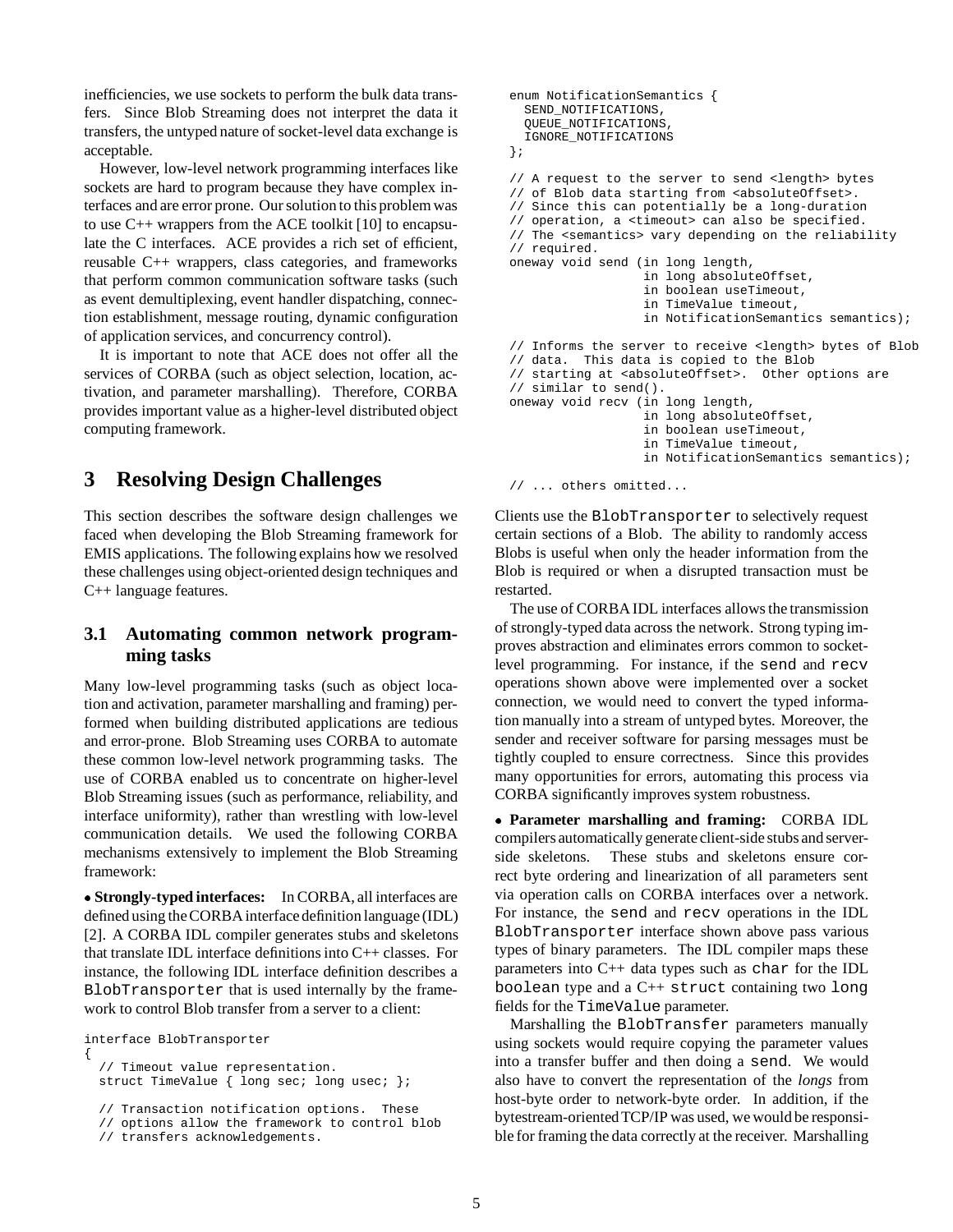and framing are two tedious and error-prone aspects of network programming. By using CORBA, we did not need to implement these low-level operations.

 **Object location and object activation:** CORBA supports location transparency, where services can be located anywhere in a distributed system. Objects accessed may be remote, local (on the same host) or co-located (in the same address space). We used this feature in the Blob Streaming framework to shield applications from the location of Blob Stores where a Blob of interest resides. The Blob Streaming framework, however, violates this transparency to transfer the Blob efficiently. This violation occurs internally to the framework, however, and is not exposed to developers.

Applications need not know the location of a Blob Store to perform operations on their Blobs. The framework uses a Blob Location service to locate the appropriate Blob Store server, marshalls the request, and sends it to the server. If the Blob Store server is not running when a client sends the request, the ORB will automatically start the server.

### **3.2 Supporting uniform interfaces**

The uniformity of features in the Blob Streaming framework was inspired by the System V Release 4 (SVR4) UNIX file system. SVR4 UNIX adapts a wide variety of disk and communication devices into a common set of operations (such as open, close, read, write, and seek). Unlike UNIX, however (which is implemented in C and provides C-level system call interfaces), Blob Streaming is implemented in C++. The use of C++ enforces encapsulation and leads to a more modular, extensible, and less error-prone programming interface.

In general, uniform interfaces are easier to work with than those containing many inconsistencies and special cases. With Blob Streaming, we found it useful to provide application developers with a programming interface whose operations behave uniformly irrespective of where the Blob actually resides or what type of Blob is being transfered. Therefore, Blob Store software that receives and stores MRI images to a database remains unchanged whether the MRI data is in memory, on a local file, in memory of a remote client, or on disk of a remote client.

Support for asynchronous and synchronous operations is another example of uniform interfaces in the Blob Streaming framework. Different applications require different types of operation invocation semantics from a framework. For instance, a multi-threaded server can simplify application software by using synchronous interfaces. Conversely, a single-threaded server that cannot afford to block on any one transaction needs an asynchronous interface to all longduration operations. Similarly, client applications are frequently single-threaded and event-driven (*e.g.,* GUIs), which cannot block indefinitely on synchronous calls.

Switching between synchronous/return-value and asynchronous/callback interfaces requires changes to application software. Consider the case where a server that is imple-

mented using multiple threads needs to be ported to a platform that does not support threads. If the software run by the threads uses synchronous interfaces, many changes are required to support asynchronous transactions through a single thread. To address this problem, the Blob Streaming framework supports a uniform callback interface for both synchronous and asynchronous operations. These callbacks indicate when an operation completes. For instance, a singlethreaded application that needs to load a large image from a remote server performs an asynchronous Blob Streaming read that does not block the application from handling GUI events. When the library completes the operation, the application is notified via a callback.

Similarly, synchronous Blob Streaming operations also complete with callback notifications. The difference from asynchronous calls is that, when the synchronous call returns, the callback has already been executed. There are two advantages to this approach: (1) increased uniformity and (2) increased flexibility of concurrency strategies. The same software that is used asynchronously in a single-threaded application can be used synchronously in a multi-threaded application. Because both synchronous and asynchronous operations use callbacks, switching concurrency policies is merely toggling a flag. Therefore, no application software will change. This flexibility is particularly useful for developers of reuseable components who write software that can be used with a variety of concurrency strategies.

The disadvantage to this approach is that some developers may never want to program asynchronous operations. To address this issue, the Blob Streaming library offers wrappers around the synchronous callback operations to provide a synchronous/return-value API.

# **4 Blob Streaming Performance**

Sections 2 and 3 outline and motivate the design of the Blob Streaming framework. This design abstracts away from many low-level communication tasks to achieve the flexibility requirements of distributed EMISs. In practice, however, we recognized that the framework will not be widely used unless applications built using it meet their performance requirements. This section describes performance tests of the Blob Streaming framework. The test scenario involved the point-to-pointtransfer of Blobs between a client and a server.

### **4.1 Test platform and benchmarks**

The performance results in this section were collected using a Bay Networks LattisCell 10114 ATM switch connected to two dual-processor SPARCstation 20 Model 712s running SunOS 5.4. The LattisCell 10114 is a 16 Port, OC3 155Mbs/port switch. Each SPARCstation 20 contains two 70 Mhz Super SPARC CPUs with a 1 Megabyte cache per-CPU. The SunOS 5.4 TCP/IP protocol stack is implemented using an optimized version of the STREAMS communication framework [11]. Each SPARCstation has 128 Mbytes of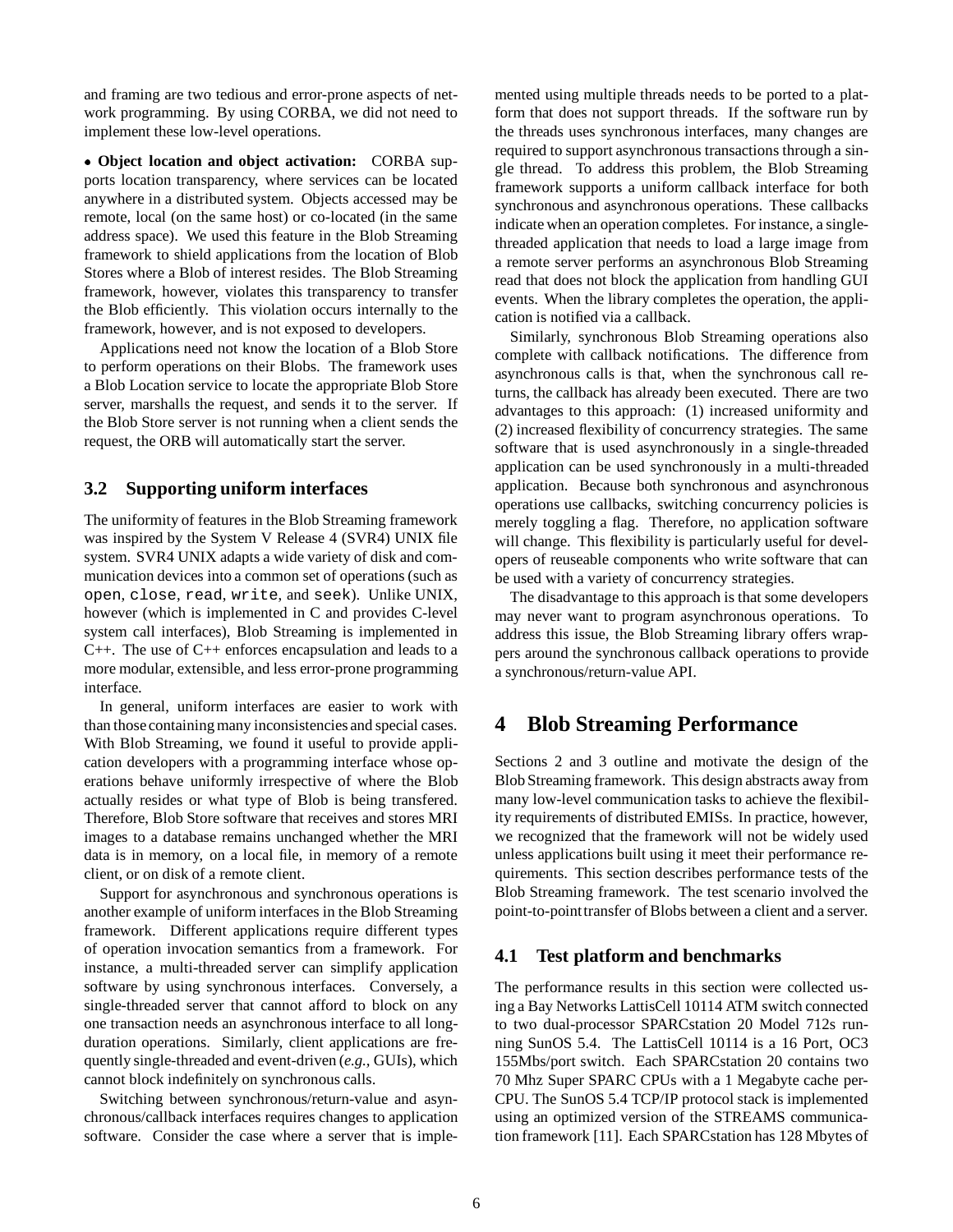

Figure 2: Push and pull models.

RAM and an ENI-155s-MF ATM adaptor card, which supports 155 Megabits per-sec (Mbps) SONET multimode fiber. The Maximum Transmission Unit (MTU) on the ENI ATM adaptor is 9,180 bytes. Each ENI card has 512 Kbytes of on-board memory. A maximum of 32 Kbytes is allotted per ATM virtual circuit connection for receiving and transmitting frames (for a total of 64 K). This allows up to eight switched virtual connections per card.

Data for the experiment was produced and consumed by a client and server test application. The client represents a diagnostic workstation. The server application represents a Blob Store server. Various client and server parameters may be selected at run-time. These parameters include the size of the Blob being transferred and the size of the socket transmit and receive queues.

Our test environment is similar to the widely available ttcp benchmarking tool. However, our test application differs from ttcp since the test applications implement a "transaction" model rather than the conventional ttcp "flooding" model. In our model, the client can request the server to send it data (the "pull" model) or move data to the server (the "push" model). This is different from ttcp because the data transmitter does not merely flood the receiver with a continuous unidirectional stream of bytes.

The push and pull transaction models implemented by our test application are describe below:

 **The push model:** The push model is representative of the use case where a modality stores data on a Blob Store. In addition, it can be used by a Blob Store to precache data to a workstation. The push transaction model behaves as follows: (1) the client sends control data to the server characterizing the image being transferred from the client to the server (size and name of the image), (2) the client then sends the image data, and (3) the server sends a confirmation to the client on receiving all the data. This acknowledgement is necessary to insure end-to-end reliability of the transaction.

 **The pull model:** The pull model is representative of the use case where a workstation retrieves data from a Blob Store. The pull transaction model behaves as follows: (1) the client sends control data to the server characterizing the image the client wants from the server (size and name of the image) and (2) the server then sends the image data. Note that the pull model does not require an extra acknowledgement. Once the client receives the data that was requested from the server, the transaction is complete.

We implemented and benchmarked the following versions of the test application for Blob transfers:

- **C version** this is implemented completely in C. It uses C socket calls to transfer and receive the data and control messages via TCP/IP.
- **ACE C++ version** this version replaces all C socket calls in the applications with the C++ wrappers for sockets provided by the ACE network programming components [10]. ACE encapsulates sockets with typesafe, portable, and efficient C++ interfaces.
- **CORBA version** the Orbix implementation of CORBA was used: version 1.3 of Orbix from IONA Technologies. This version replaces all socket calls in the test applications with stubs and skeletons generated from a pair of CORBA interface definition language (IDL) specifications.
- **Blob Streaming version** the Orbix implementation of CORBA was used for exchanging control messages and C++ wrappers for sockets provided by ACE were used for bulk data transfer.

All these versions test the push model. Due to space limitations, we have not included performance data for the pull model.

### **4.2 Results**

We ran a series of tests that transferred 1 MB, 8 MB, 16 MB, and 32 MB of user data using TCP/IP over our ATM network testbed. Previous test have shown that different versions of ttcp for Ethernet show much less variation, with the performance for all tests ranging from around 8 to 8.7 Mbps with 64 K socket queues. Therefore, the Ethernet benchmarks were not included in these tests.

Two different sizes for socket queues were used: 8 K (the default on SunOS 5.4) and 64 K (the maximum size supported by SunOS 5.4). Each test was run 20 times to account for performance variation due to transient load on the networks and hosts. The variance between runs was very low since the tests were conducted on otherwise idle networks.

Figure 3 summarizes the performance results for all the benchmarks using 64 K and 8 K socket queues over a 155 Mbps ATM link. The C and ACE  $C_{++}$  wrapper versions of the tests obtained the highest throughput: 60 Mbps using 64 K socket queue. This indicates that the performance penalty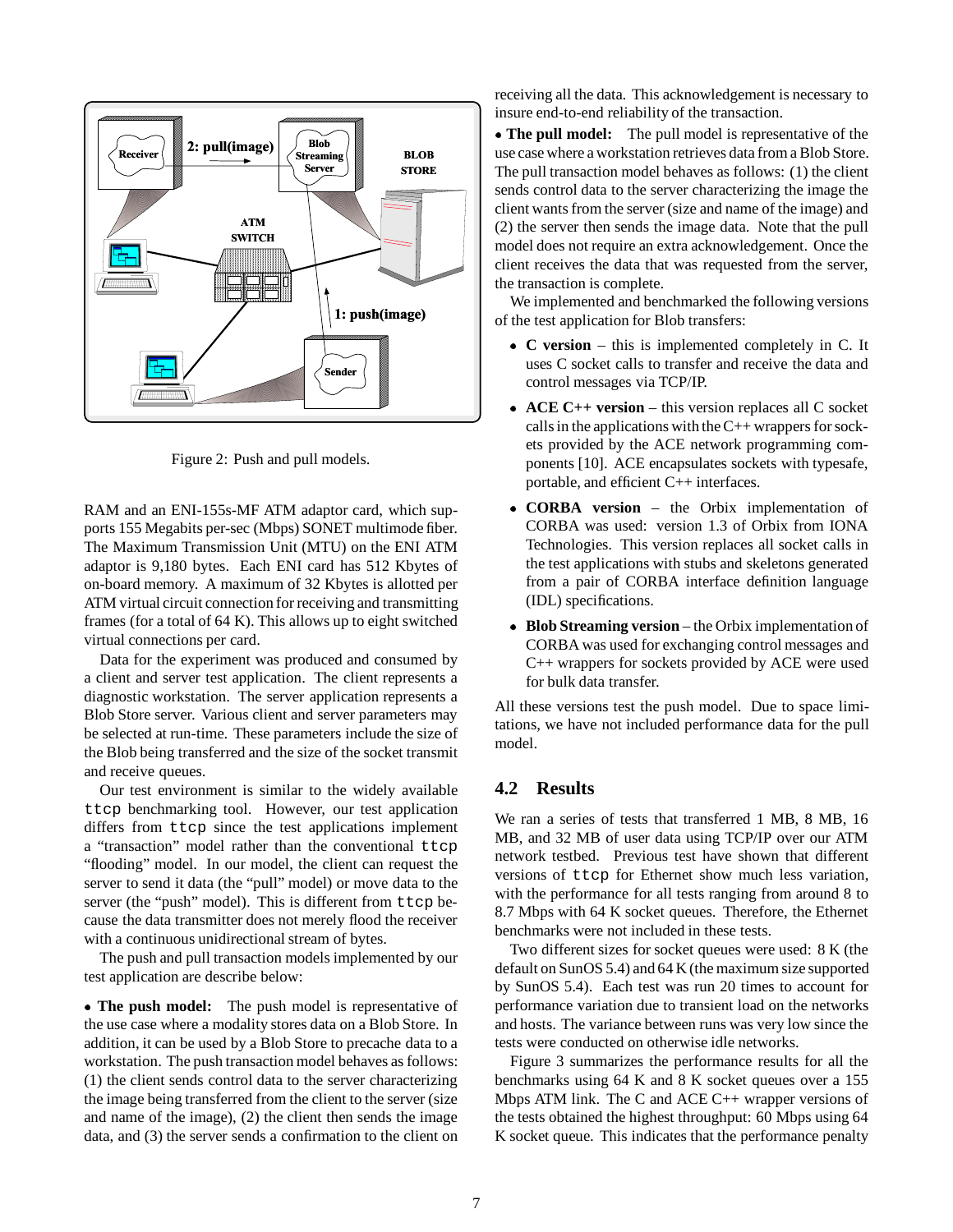

Figure 3: C, ACE C++, Blob Streaming, and Orbix performance over ATM.

for using the higher-level ACE C++ wrappers is insignificant, compared with using low-level C socket library calls directly. The Blob Streaming performance was slightly more than 80% of the C and C++ versions, reaching 50 Mbps with 64 K socket queues.2 However, the Orbix CORBA versions peaked at around 66% of the C and C++ versions, reaching 40 Mbps with 64 K socket queues.

In addition to comparing the performance of the various transport mechanisms, Figure 3 also illustrates the generally low level of utilization of the ATM network. In particular, 60 Mbps represents only 40 percent of the 155 Mbps ATM link. This disparity between network channel speed and end-to-end application throughput is known as the *throughput preservation problem* [12]. This problem occurs when only a portion of the available bandwidth is actually delivered to applications. The throughput preservation problem stems from operating system and protocol processing overhead (such as data movement, context switching, and synchronization [5]). This throughput preservation problem is exacerbated by contemporary implementations of distributed object computing middleware like CORBA, which copy data multiple times during fragmentation/reassembly, marshalling, and demarshalling. Furthermore, the latency associated with the request-response protocol implemented by ttcp significantly reduced performance. An earlier implementation of ttcp [3] attained 90 Mbps over the same ATM testbed by using a "flooding" traffic generation model that did not use an end-to-end acknowledgment scheme.

Finally, Figure 3 illustrates the impact of socket queue size on throughput. Larger socket queues increase the TCP window size [13], which allows the transmission of multiple TCP segments back-to-back. Increasing the socket queue from 8 K to 64 K doubled performance from 28 Mbps to 60 Mbps. These results demonstrate the importance of having hooks to manipulate underlying OS mechanisms (such as transport layer and socket layer options). Communication frameworks that do not offer these hooks to application developers are destined to perform poorly over high-speed networks.

### **5 Concluding Remarks**

We are currently deploying the Blob Streaming framework in a production distributed electronic medical imaging system being developed as part of Project Spectrum at the Electronic Radiology Lab (ERL) at the Washington University School of Medicine and BJC Health System, in collaborationwith industrial partners Kodak Health Imaging Systems, IBM/ISSC, and Southwestern Bell Corporation. BJC is one of the nation's largest integrated health delivery systems, representing an alliance of health care partners in Missouri and southern Illinois.

The primary objective of Project Spectrum is to link the stand-alone heterogeneous computer systems of 15 acute care facilities, as well as over 5,500 physicians, in the BJC system into a single integrated network. Key system requirements

 $2$ Subsequent code profiling revealed that the Blob Streaming receiver was performing an unnecessary data copy. With this copy removed, the performance of Blob Streaming should be comparable to the C and ACE C++ wrapper versions.